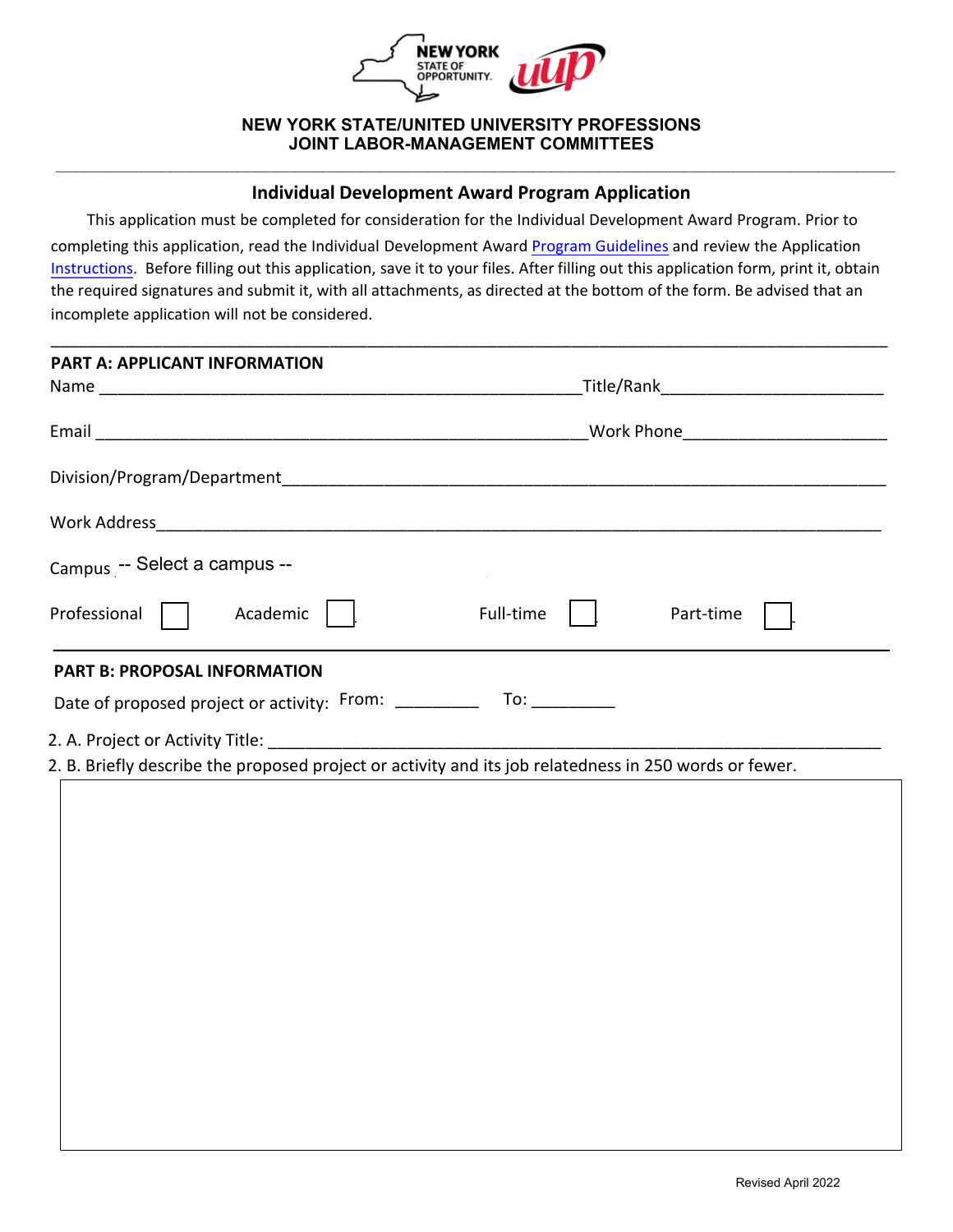#### **PART C: BUDGET SUMMARY**

Complete only those sections that are applicable to your project or activity and specify the type of expenditure for each item. The total NYS/UUP JLMC funds for your expenditures are calculated for you. All expenditures must be itemized and justified below. If you received additional funding, please list the amount in the Campus Contribution (reimbursement from department) or Other Sources\* (personal funds, award, grant, etc.). Employees may be funded for up to two projects or activities, not to exceed a total of \$2,000 for the period of July 2, 2021 to July 1, 2022. A separate Budget Summary must be completed for each project or activity for which funding is being requested.

Project/activity date(s): From: \_\_\_\_\_\_\_\_\_\_\_\_ To: \_\_\_\_\_\_\_\_\_\_\_

| <b>Expenditures</b>                                                        |  | <b>Amount Requested From</b> |                         |         |             |
|----------------------------------------------------------------------------|--|------------------------------|-------------------------|---------|-------------|
|                                                                            |  | Campus                       | Other                   | NYS/UUP |             |
|                                                                            |  |                              | Contribution   Sources* |         | <b>JLMC</b> |
| 1. Travel and Related Expenses. Include a separate entry for each trip.    |  |                              |                         |         |             |
| А.                                                                         |  |                              |                         |         |             |
| Lodging: Amt./Day ___________ No. of Days 0 _____ Total \$0.00             |  |                              |                         |         | \$0.00      |
|                                                                            |  |                              |                         |         |             |
|                                                                            |  |                              |                         |         |             |
| Meals: Amt./Day _______________No. of Days $0$ _____ Total \$0.00          |  |                              |                         |         |             |
|                                                                            |  |                              |                         |         | \$0.00      |
|                                                                            |  |                              |                         |         |             |
|                                                                            |  |                              |                         |         |             |
|                                                                            |  |                              |                         |         | \$0.00      |
|                                                                            |  |                              |                         |         |             |
|                                                                            |  |                              |                         |         |             |
| В.<br>Lodging: Amt./Day ___________No. of Days ________ Total $$0.00$      |  |                              |                         |         | \$0.00      |
|                                                                            |  |                              |                         |         |             |
|                                                                            |  |                              |                         |         |             |
|                                                                            |  |                              |                         |         |             |
| Meals: Amt./Day _______________No. of Days _________ Total $$0.00$         |  |                              |                         |         | \$0.00      |
|                                                                            |  |                              |                         |         |             |
|                                                                            |  |                              |                         |         |             |
| Transportation Mode__________________________________ Amount______________ |  |                              |                         |         | \$0.00      |
|                                                                            |  |                              |                         |         |             |
|                                                                            |  |                              |                         |         |             |
| $\mathsf{C}$ .                                                             |  |                              |                         |         |             |
| Lodging: Amt./Day ____________No. of Days _________Total \$0.00            |  |                              |                         |         | \$0.00      |
|                                                                            |  |                              |                         |         |             |
|                                                                            |  |                              |                         |         |             |
|                                                                            |  |                              |                         |         | \$0.00      |
|                                                                            |  |                              |                         |         |             |
|                                                                            |  |                              |                         |         |             |
| Transportation Mode_________________________________ Amount_____________   |  |                              |                         |         |             |
|                                                                            |  |                              |                         |         | \$0.00      |
|                                                                            |  |                              |                         |         |             |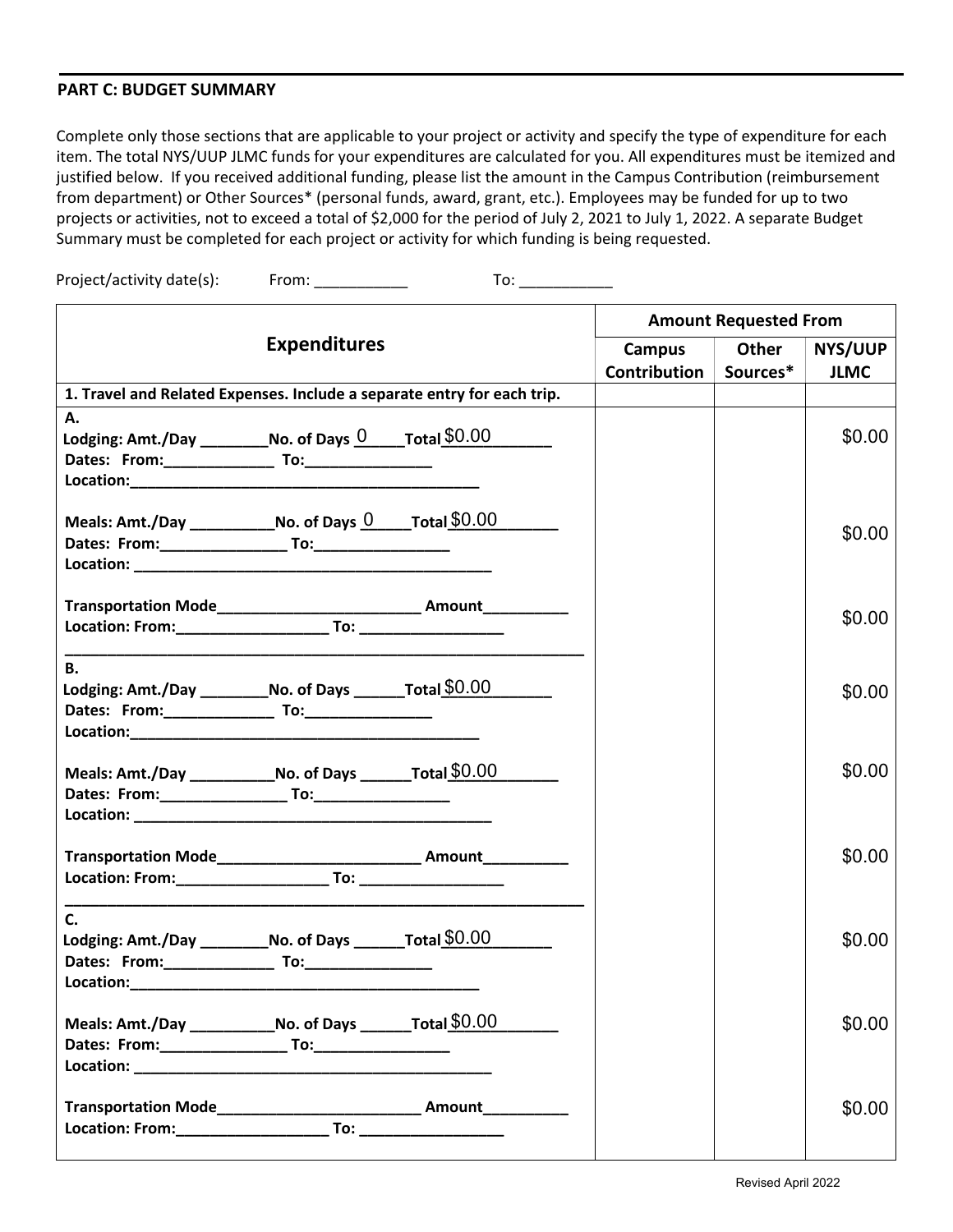|                                                                        | <b>Amount Requested From</b> |          |             |  |
|------------------------------------------------------------------------|------------------------------|----------|-------------|--|
| <b>Expenditures</b>                                                    | Campus                       | Other    | NYS/UUP     |  |
|                                                                        | Contribution                 | Sources* | <b>JLMC</b> |  |
| 2. Tuition (at SUNY rate). Specify                                     |                              |          |             |  |
|                                                                        |                              |          | \$0.00      |  |
| 3. Registration fees for conferences, seminars, or workshops. Specify. |                              |          |             |  |
|                                                                        |                              |          |             |  |
|                                                                        |                              |          | \$0.00      |  |
| 4. Other Expenses: Describe and Specify **                             |                              |          |             |  |
|                                                                        |                              |          | \$0.00      |  |
|                                                                        |                              |          |             |  |
| <b>TOTAL REQUESTED</b>                                                 | \$0.00                       | \$0.00   | \$0.00      |  |

Identify Other Sources:

Campus Contribution:

\*Justification for Other Expenses:

## **PART D: REQUIRED ATTACHMENTS**

All required attachments listed below must be submitted with the application

A description of the proposed project or activity including:

- Type of event, event site, and sponsor.
- Whether the employee is presenting a paper or formally participating. If presenting a paper, the title of the paper and nature of the presentation must be provided.
- A letter of acceptance of the paper being presented or other proposal. If acceptance is pending, the Campus Professional Development Committee should be notified of its receipt as soon as possible.
- How this project or activity will further the employee's professional development or otherwise assist in preparing for advancement

An updated brief curriculum vitae.

A brochure, announcement, or other relevant material describing the project or activity. If material is not yet available, information should be sent as soon as possible.